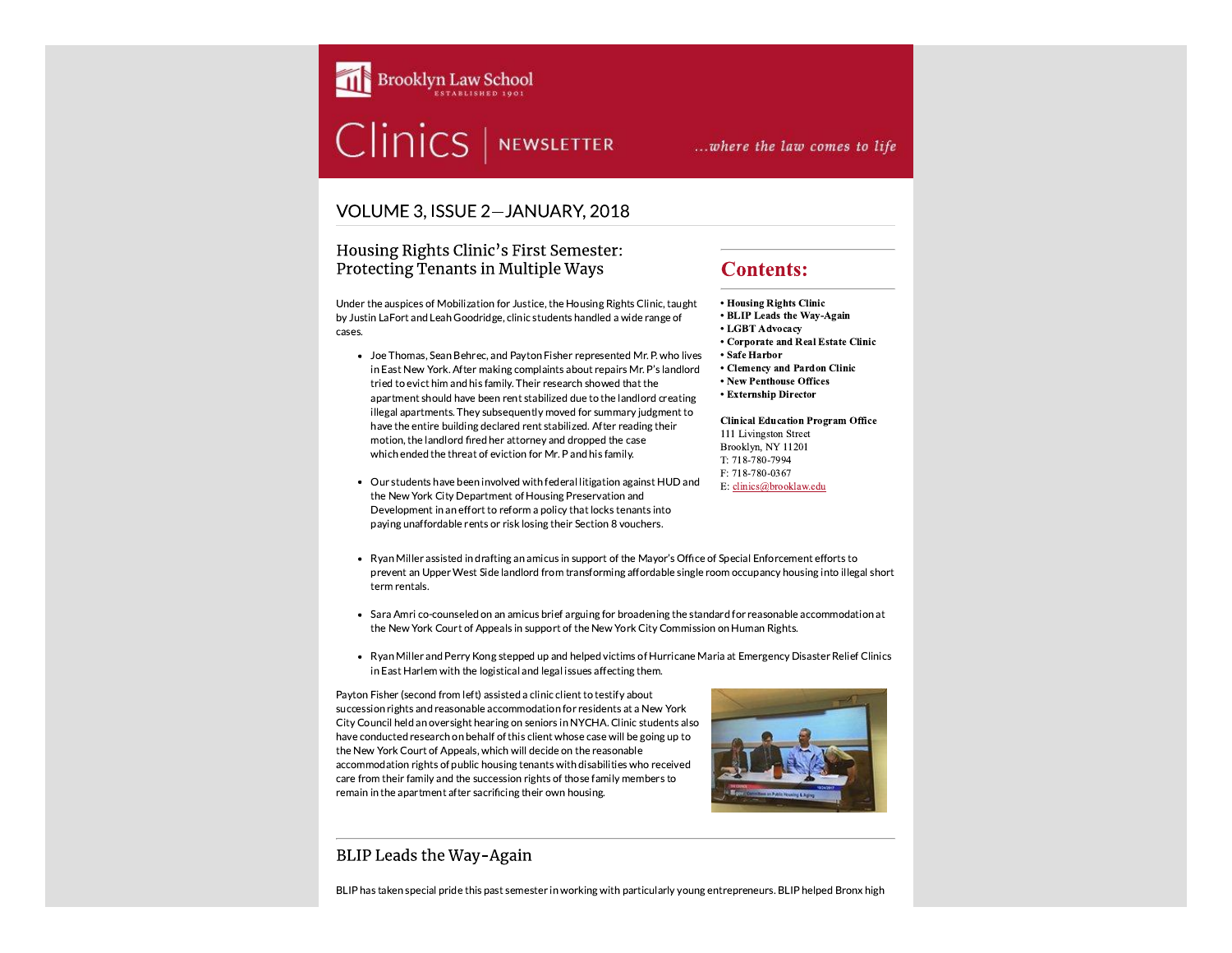

school students, Shakeena Julio and Alliebery Pitter, obtain a utility patent for a scooter-mounted apparatus that generates electricity to charge a mobile device while riding a scooter. (Left: Shakeena with the patent.)

On its home turf, BLIP has been providing corporate, IP, and contract support for a Brooklyn high school student, Akhilesh Khakhar (left), who has built PrepUp, an app that gamifies test prep for the SAT and the ACT college entrance exams. (Right: Akhilesh with some of the BLIP students.)



### LGBT Advocacy - Busy as Ever

John Reilly '19 and Katherine Zarchikoff '19 represented a lesbian client seeking to protect her parental rights to her daughter through second-parent adoption. The client and her spouse conceived their child using a known sperm donor who is also a close friend of their family. Initially, the Family Court had some reservations about granting the adoption because the donor would remain a close family friend but would no longer have parental rights. After John and Katherine presented evidence of the sperm donor's consent and support for the adoption, however, the adoption petition was granted. Our client and her wife are now both legally recognized parents of their child.



Right to left: John Reilly, Katherine Zarchikoff. client Heather S. and her wife Megan H and their Mario Fitzgerald '19 and daughter, and Prof. Susan Hazeldean



Mario Fitzgerald at SDNY for arguments on October 5, 2017.

represented a transgender client assaulted by a corrections officer at a Rikers Island correctional facility who struck her repeatedly in the face while calling her a "faggot." Mario Fitzgerald appeared in the Southern District of New York before Judge Vernon Broderick for a pre-motion conference and argued on the client's behalf. Mario and Bailee began the discovery process, propounding requests for production and interrogatories on behalf of the client. They are now writing a brief in response to Defendants' motion to dismiss the client's case.

Alec Nelson '19 and Deborah Soh '19 represented a transgender woman who was brutally raped by another inmate while incarcerated in a maximum-security men's prison in New York State. A student team from the Civil Rights Clinic at Cardozo Law School are co-counsel on the case. Deborah and Alec fielded discovery requests from Defendants in the action, writing responses to interrogatories and requests for production on behalf of the client while also

preparing to review discovery produced by defendants. They also undertook settlement negotiations in the case, taking every opportunity to reach a resolution for the client.

Bailee Brown '19

John Reilly and Katherine Zarchikoff also represented a gay man from Nigeria who fled that country after being brutally beaten, repeatedly arrested, and threatened with death on account of his sexual orientation. The client will be in extreme danger if he is forced to return to Nigeria because he worked for a Non-Governmental Organization fighting for LGBT rights in the country (which is itself illegal under the country's draconian anti-gay laws) and he was featured in a PBS documentary about the mistreatment of Nigerian gay people. John and Katherine gathered extensive evidence to support the client's claim, including an affidavit from the Emmy-award-winning journalist who produced the PBS documentary. They also wrote a compelling brief in support of the client's application and prepared him extensively for his asylum interview. The client won his asylum case on December 5, 2017 and can now live safely in the United States.

Corporate and Real Estate Clinic Assists Financially Distressed Low-Income Cooperatives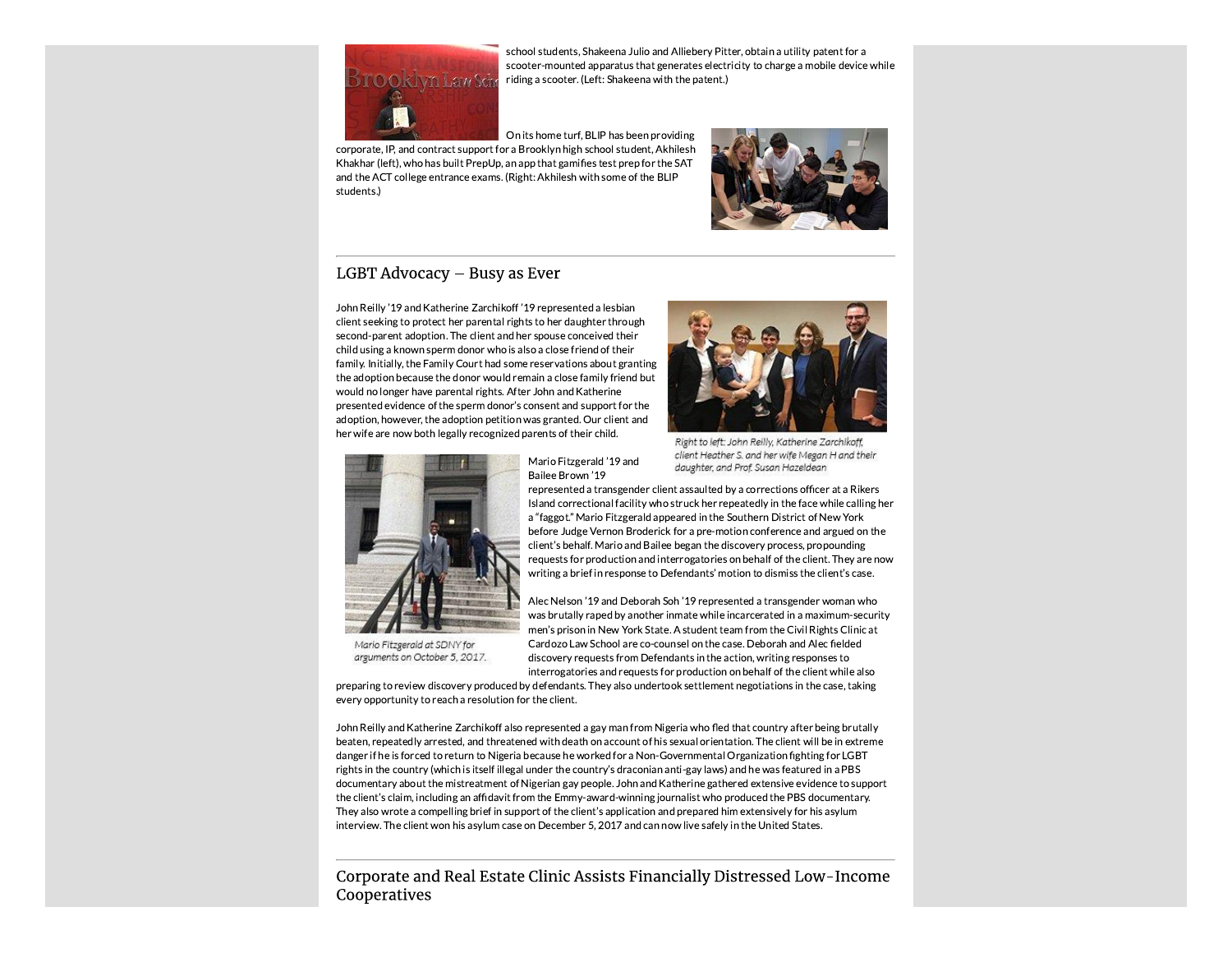A busy semester for the eight Corporate and Real Estate students culminated with a December 6 closing that almost didn't happen. The student team, Peter Karuppiah ('18) and Maybelline Guido ('19), realized several weeks ago while reviewing the budget and estimated title bill that there wouldn't be enough money in the loan to cover the real estate taxes and water and sewer tax arrears as well as closing costs. They negotiated to reduce a \$571,750 Worker's Compensation Board judgment to a \$18,000 payment plan, but the client still had very little money available to add to the lender funds. When the lender offered an additional \$90,000 on December 5, the students quickly reviewed the new loan documents, prepared additional resolutions and conducted the closing.

The Bronx was also a destination for Blaise Gibson ('19) and Leo Suh ('18). They met with co-op shareholders to approve a regulatory agreement required for a tax exemption. For another building, they negotiated a contract of sale to facilitate the sale of a unit. Finally, for a third client, they did preparatory work for a loan closing, particularly in regard to the satisfaction of an existing mortgage.

Stephanie McPeake ('19) and George Peters ('18) conducted a loan closing in October for a low-income cooperative after carefully reviewing and negotiating the mortgage. In addition, they joined a long line of Corporate and Real Estate Clinic students---six or seven years of teams---in the effort to transfer a Lower East Side building to a business corporation so it can operate as a cooperative and eliminate over 3 million dollars in real estate tax arrears. Stephanie and George made extensive revisions in a petition to the New York State Attorney General's Charities Bureau and drafted an amendment to the certificate of incorporation.

On December 5, students Alia Soomro ('19) and lantha Stewart ('18) traveled with Professor Debbie Bechtel to Kelly Street in the Bronx where they met with four co-op board members and two representatives of the City's Green Loan Program. The students fielded questions and obtained board approval for a regulatory agreement that was required in order to proceed with a \$1,600,000-dollar loan to install solar panels and new windows in the twenty-one unit building as well as to re-finance existing debt and obtain a real estate tax exemption.



#### Safe Harbor-The Clinic That Keeps on Helping

The Safe Harbor Project just obtained lawful permanent residence for the family of an activist for the rights of the disabled from a West African country. This has been a years-long project, first helping the principal client obtain asylum, then petitioning for derivative asylum for his spouse and three children and shepherding them through consular processing. While petitioning for his family, clinic students successfully represented this client in his application for lawful permanent residence.

### **Clemency and Pardon Clinic**

One year after filing a pardon application with Gov. Cuomo, the clinic's client was granted a full and unconditional pardon on December 17, 2017. This act of clemency will allow her to apply for relief from deportation. The work submitted by Michelle Ward, '17, Kelly Malloy, '18 and Nina Hrushko, '18, was described as "amazing" by the Governor's office. This clinic is designed to give part-time evening students a clinical experience.

#### Clinic Students Get Comfortable and Work Hard in their New Penthouse **Offices**